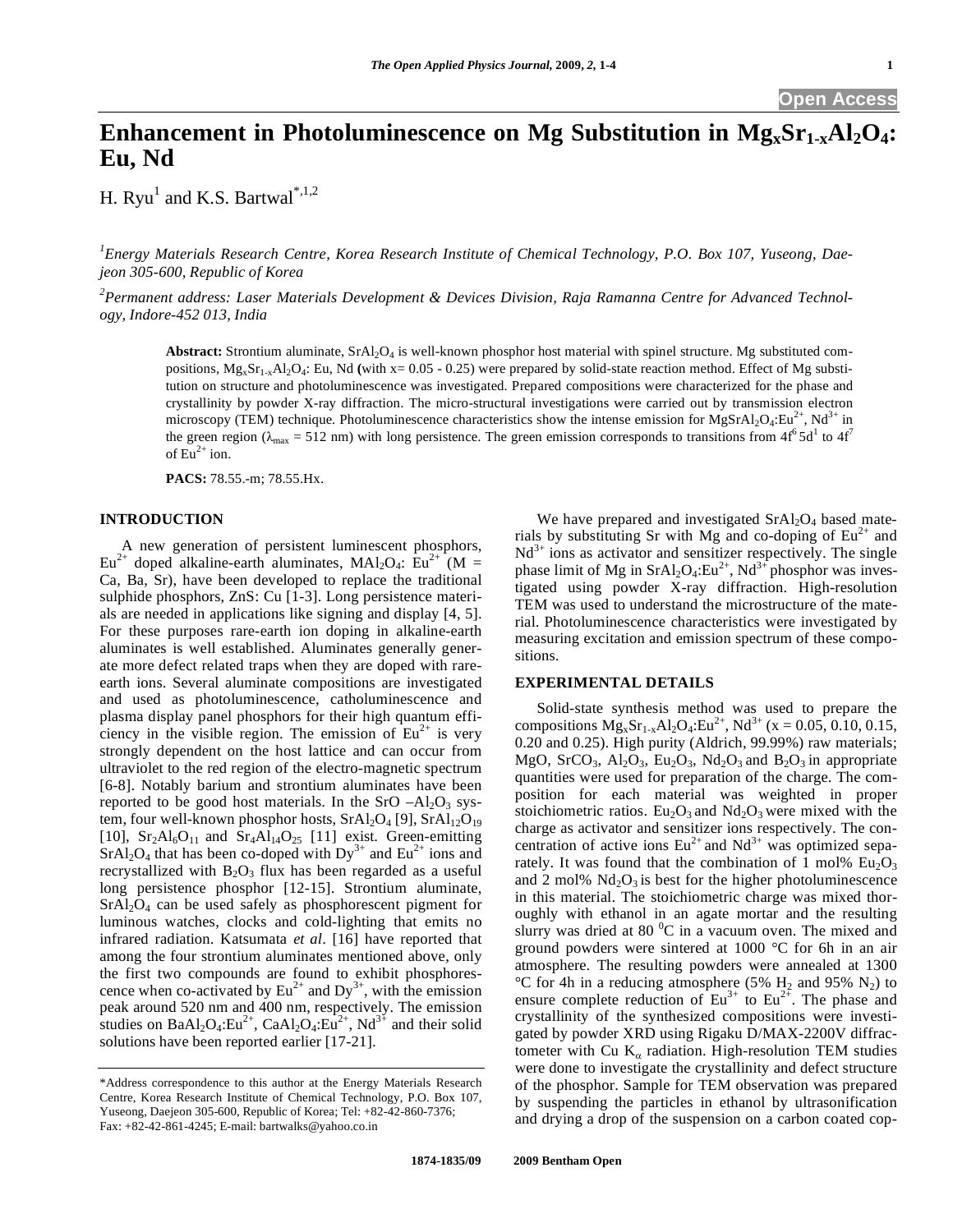per grid. Philips Tecnai  $G^2$ -20 (FEI) electron microscope operating at 200 kV was used for TEM experiments. The photoluminescence (PL) emission spectra were taken on Perkin-Elmer LS50B luminescence spectrometer. Each sample was loaded into a circular holder and excited with 254 nm radiation from a pulsed xenon lamp. The emission spectra were scanned in the range of wavelengths from 360 to 700 nm. To measure the excitation spectra, the analyzer monochromator was set to the maximum wavelength of the emission spectra and then an excitation monochromator was scanned in the range of 200 to 400 nm. The decay time was recorded using a pulsed Xenon lamp and oscilloscope.

## **RESULTS AND DISCUSSION**

Phosphor compositions in the series  $Mg_xSr_{1-x}Al_2O_4:Eu^{2+}$ ,  $Nd^{3+}$  (with  $x = 0.05, 0.10, 0.15, 0.20$  and 0.25) were prepared. The Eu<sup>2+</sup> and Nd<sup>3+</sup> concentrations in Mg/SrAl<sub>2</sub>O<sub>4</sub> were optimized independently and were kept at 1 mol% and 2 mol% respectively. The Mg/Sr solid-solution range was optimized with the help of powder XRD. The parent host aluminates with general formula  $MAl<sub>2</sub>O<sub>4</sub>$  (M = Ca, Ba, Sr) are formed with a three-dimensional frame-work of corner sharing  $AIO<sub>4</sub>$  tetrahedra. Each oxygen ion is shared by two aluminum ions so that each tetrahedron has one net negative charge. The charge balance is achieved by the large divalent cations like  $Ba^{2+}$ ,  $Sr^{2+}$ ,  $Ca^{2+}$  etc. which occupy interstitial site within the tetrahedral frame-work. The tetrahedra framework is isostructural with the tridymite structure. Fig. (**1**) shows the representative XRD patterns taken for  $Mg_xSr_1$ .  $_{x}$ Al<sub>2</sub>O<sub>4</sub>:Eu<sup>2+</sup>, Nd<sup>3+</sup> compositions (with x = 0, 0.10 and 0.25). The XRD pattern for parent  $SrAl<sub>2</sub>O<sub>4</sub>$  (x=0) was given for comparison. The XRD patterns show the monoclinic phase diffraction peaks of parent  $SrAl<sub>2</sub>O<sub>4</sub>$ . The lattice parameters for the parent  $SrAl<sub>2</sub>O<sub>4</sub>$  were calculated from XRD data and are matching well with the JCPDS data file (PDF# 74-0794). The lattice parameter calculated were for monoclinic SrAl<sub>2</sub>O<sub>4</sub>, a = 8.441 Å, b = 8.812 Å and c = 5.158 Å. A little amount of doped rare-earth active ions  $Eu^{2+}$  and  $Nd^{3+}$ has almost no effect on the basic crystal structure of  $SrAl<sub>2</sub>O<sub>4</sub>$ . It is revealed from the XRD patterns that there is no extra peak for Mg up to the composition of  $x = 0.25$ . There is no mixed phase present in the prepared material. It suggest that the substitution of  $Sr^{2+}$  (1.18 Å) by Mg<sup>2+</sup> (0.72 Å) is smooth though the size difference is large. The prepared mixed compositions retain the parent spinel structure. The  $Sr^{2+}$  and  $Eu^{2+}$ are very similar in their ionic sizes (1.21 Å and 1.20 Å, respectively). This means when occupied by  $Eu^{2+}$  ions, the two different  $Sr^{2+}$  sites will have a quite similar local distortion, so that the  $Eu^{2+}$  ions located at the two sites will have similar environment. The second dopant  $Nd^{3+}$  ion (1.16 Å) also occupies the  $Sr^{2+}$  site.

 Transmission electron microscopy (TEM) is the best tool to investigate the local structure and defect structure of the material. TEM studies were conducted to investigate the morphology and the crystalline defects in the synthesized material. Fig. (**2a-c**) shows the representative high-resolution (HRTEM) bright-field micrographs for the samples with  $x =$ 0.05, 0.15 and 0.25. The corresponding selected area electron diffraction (SAD) patterns are inserted on the micrographs. There is no indication in the micrograph for the presence of secondary phases. The clarity of the fringe patterns in high-



**Fig. (1).** Representative XRD patterns for  $Mg_xSr_{1-x}Al_2O_4:Eu^{2+}$ ,  $Nd^{3+}$  (x = 0, 0.10 and 0.25).

resolution micrographs shows the synthesized material crystallizes in single phase. Also the clear and strong diffraction spots in the SAD patterns are indicative of the crystalline particles having sufficient sizes. However the streaks along spots and diffuse scattering can be seen in the SAD patterns for higher x values. These streaks along the diffraction spots and faint diffuse scattering are indicative of the point defects produced by excess of Mg concentrations. The faint streaks with diffuse scattering as the elongation of basic spots can be seen for  $x = 0.15$  in Fig. (2b), which further increases for  $x =$ 0.25 in Fig. (**2c**). These HRTEM results suggest that the mixed compositions retain the parent spinel phase till the composition with  $x= 0.25$ . This further supports the XRD results where there is no extra peak was found. Only slightly enhanced point defects were observed in higher Mg/Sr substitution concentrations.

 Photoluminescence studies were carried out on the prepared phosphor compositions. All the phosphor compositions exhibit green emission when excited by UV light. The appearance of green emission indicates that the matrix retain the parent phosphor host. The activator ion Eu is in divalent  $Eu<sup>2+</sup>$ , green emission state. The excitation and emission spectra for  $Mg_xSr_{1-x}Al_2O_4:Eu^{2+}$ ,  $Nd^{3+}$  phosphors for different values of x (0.05, 0.10, 0.15, 0.20 and 0.25) are shown in Fig. (3a, b). The excitation spectra of  $Mg_xSr_{1-x}Al_2O_4:Eu^{2+}$ ,  $Nd^{3+}$  phosphor (Fig. **3a**) show two broad bands extending between 220 to 280 nm and 300 to 390 nm corresponds to the crystal field splitting of the  $Eu^{2+}$  d-orbital. The emission has a symmetrical band peak at 512 nm for all the compositions (Fig. **3b**). These emissions are attributed to the typical  $4f^65d^1 - 4f^7$  transition of Eu<sup>2+</sup> ion [13]. The Nd<sup>3+</sup> co-doping in these phosphor materials creates the deep trapping levels. The compositions with higher Mg concentrations show higher excitation and emission intensities. It was observed that when the phosphor material with composition of Mg at x  $= 0.15$ , the emission spectrum have highest intensity (Fig. **3b**). This combination of Sr and Mg also shows higher excitation intensity and longer decay time. The Mg concentration above this optimum value shows lowering of the excitation and emission intensities. It is understood that the sensitizer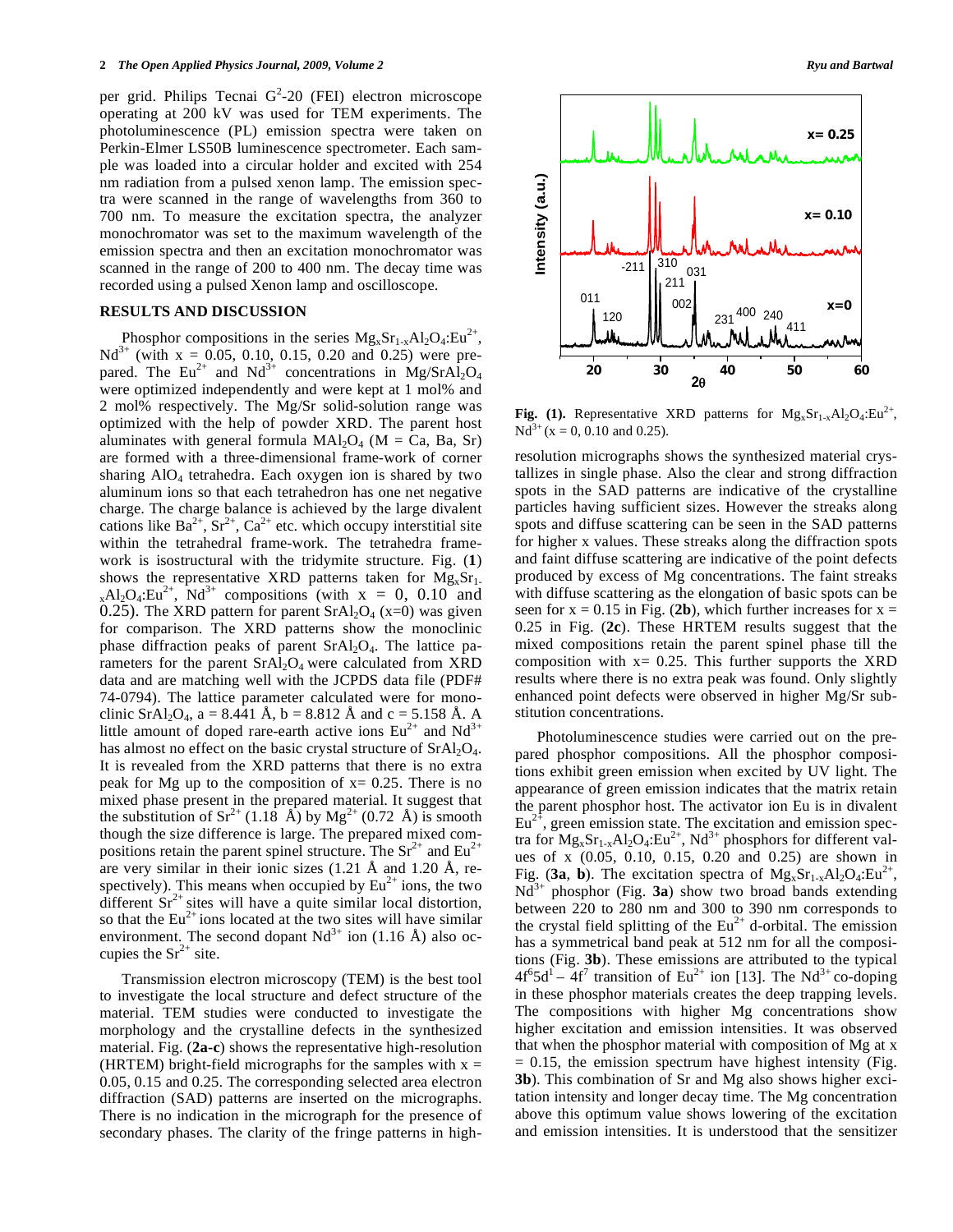

**Fig. (2).** Representative HRTEM micrographs for  $Mg_xSr_1$ .  $_{x}Al_{2}O_{4}$ :Eu<sup>2+</sup>, Nd<sup>3</sup>, (a) x= 0.05, (b) x= 0.15 and (c) x= 0.25. Corresponding SAD patterns are inserted in the micrograph.

ion  $Nd^{3+}$  act as traps of holes and the trap levels lie near the valence band [18, 22]. Electron-hole pairs are produced in  $Eu<sup>2+</sup>$  ions, when excited by the excitation light source and the  $Nd^{3+}$  traps capture some of the free holes moving in the valence band. When the excitation source is cut off, some holes captured by the  $Nd^{3+}$  traps are thermally released slowly and relaxed to the excited state of  $Eu^{2+}$ , finally, returning to the



**Fig. (3).** Excitation (**a**) and emission (**b**) spectra for  $Mg_xSr_1$ .  $_{x}Al_{2}O_{4}$ :Eu<sup>2+</sup>, Nd<sup>3+</sup> (x= 0.05, 0.10, 0.15, 0.20 and 0.25).

**Wavelength (nm)**



**Fig. (4).** Decay curves for  $Mg_xSr_{1-x}Al_2O_4:Eu^{2+}$ ,  $Nd^{3+}$  (x= 0.05, 0.10, 0.15, 0.20 and 0.25).